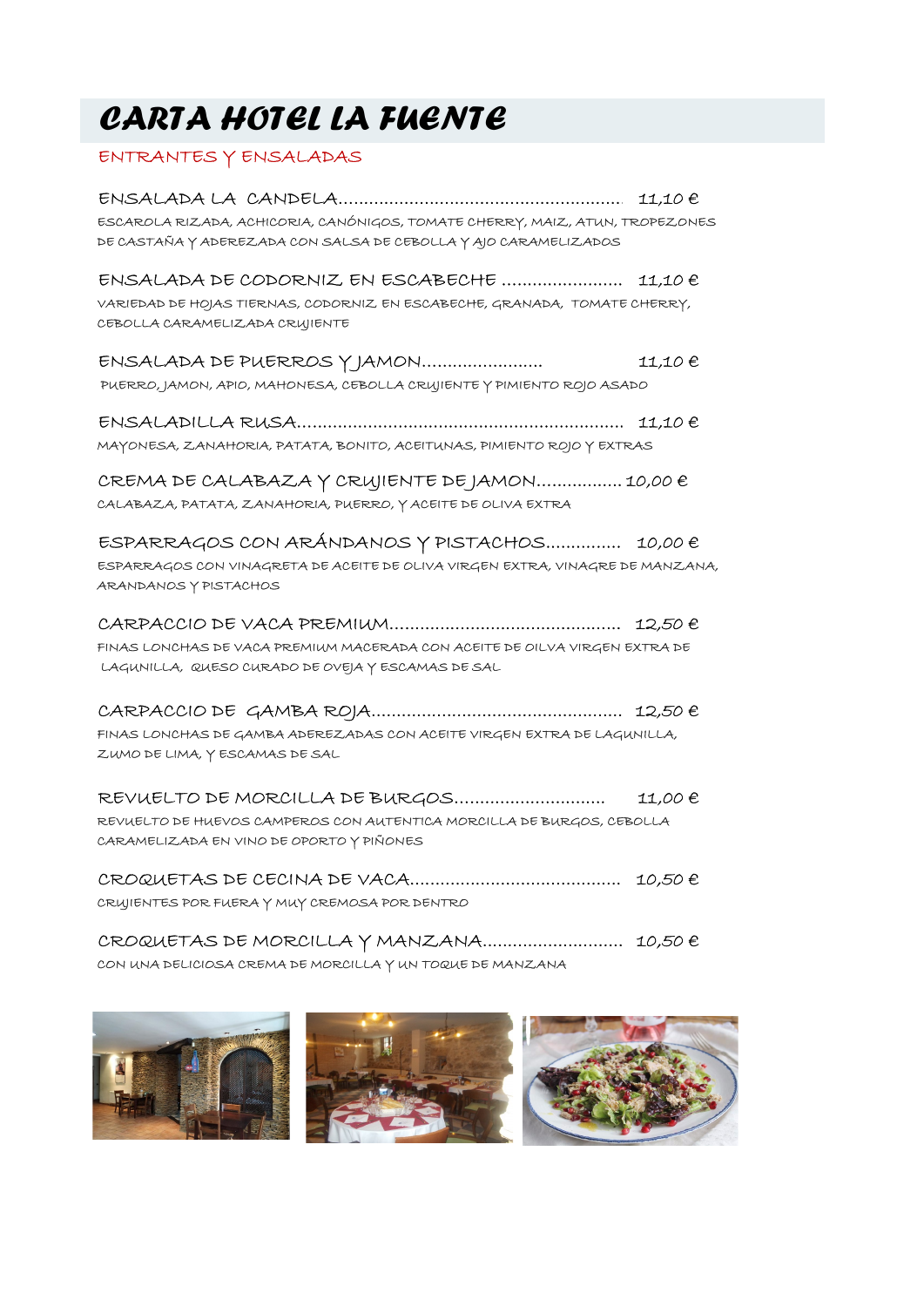## SEGUNDOS

| SEGUNDOS                                                                                                                                            |         |
|-----------------------------------------------------------------------------------------------------------------------------------------------------|---------|
| PINTADA RELLENA DE BOLETUS Y NUEZ 11,20 $e$<br>PINTADA DESHUESADA RELLENA DE BOLETUS Y NUEZ                                                         |         |
| $ENTRECOTAL GRILL CON PIMIENTO ASADO$ 14,50 $\theta$<br>GUARNICION DE PATATAS FRITAS Y ENSALADA DE PIMIENTO ROJO ASADO                              |         |
| GUARNICION DE PATATA Y CEBOLLETA GLASEADA                                                                                                           |         |
| CARRILLERAS DE VACUNO ASADA EN SU SALSA 12,70 $\theta$<br>CARRILLERAS ASADAS EN SUJUGO A BAJA TEMPERATURA<br>GUARNICION DE PATATA FRITA Y PIMIENTOS |         |
| CONFITADO Y ASADO A BAJA TEMPERATURA TERMINADO AL GRILL<br>JUGOSO POR DENTRO Y CRUJIENTE POR FUERA                                                  |         |
| COSTILLAR DE COCHINILLO DESHUESADO  14,50 €<br>CONFITADO A BAJA TEMPERATURA, JUGOSO Y CRUJIENTE                                                     |         |
| ASADO EN HORNO A BAJA TEMPERATURA PARA MANTENER UNA TEXTURA Y<br>SABOR SORPRENDENTE, ACOMPAÑADO DE PATATA                                           |         |
| ALBONDIGAS EN SALSA TOMATE Y PISTO  10,50 $\epsilon$<br>CARNE MIXTA DE VACUNO Y CERDO CON SALSA DE TOMATE Y<br>VERDURAS, CON PATATAS FRITAS.        |         |
| MUSLO DE PATO CONFITADO, MERMELADA DE FRUTOS ROJOS Y<br>PATATAS FRITAS Y CEBOLLETA GLASEADA EN VINO OPORTO                                          | 11,50 € |
| RELLENAS DE BOLETUS EDULIS Y PUERROS                                                                                                                | 17,50€  |
| RISOTTO DE BOLETUS Y TRUFA NEGRA  12,50 $\epsilon$<br>ARROZ ARBORIO, CALDO DE POLLO, BOLETUS TIPO EDULIS                                            |         |
| BACALAO EN MIGAS, HUEVOS CAMPEROS Y PATATAS PAJA                                                                                                    |         |
| PULPO COCIDO Y ACABADO AL GRILL, CON GRATINADO DE PATATA Y ACEITE DE<br>PIMENTON                                                                    |         |